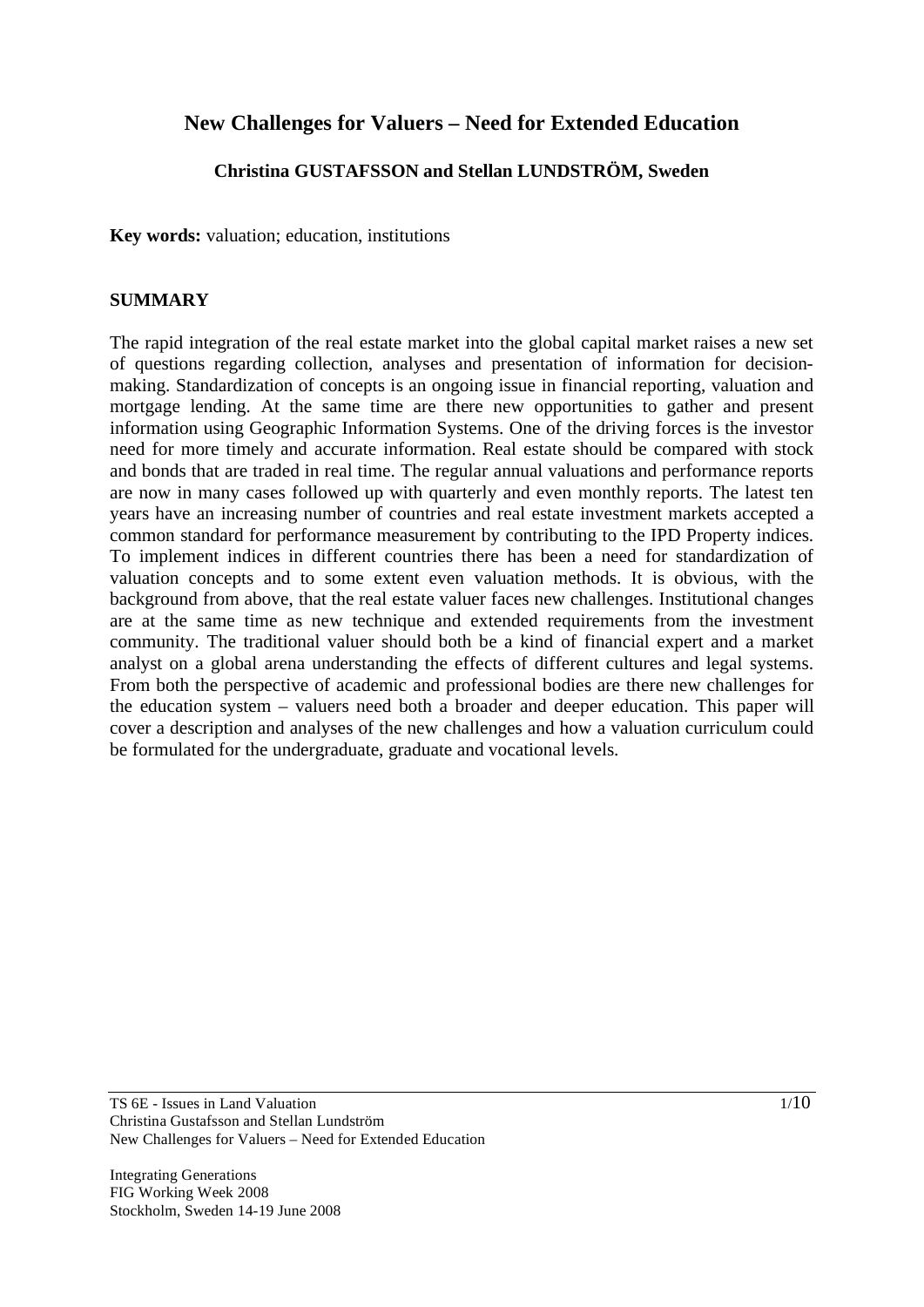# **New Challenges for Valuers – Need for Extended Education**

## **Christina GUSTAFSSON and Stellan LUNDSTRÖM, Sweden**

## **OBJECTIVE AND ORGANIZATION OF THE PAPER**

The overall objective is to discuss how the role of the real estate valuer will develop and how the academic education has to adapt to that change. The discussion is based on a brief literature review and an Internet survey of some leading universities combined with own experiences from both academic and professional practice.

The first section of the paper covers some evident and emerging trends and institutional changes that most certain will have an impact on the valuation profession. In the second section there is a brief discussion about the content of real estate curriculums at some universities around the world. This section is based on a more in detail description of the real estate program at the Royal Institute of Technology (KTH) in Stockholm. That discussion incorporates the changes in the curriculum that has to be implemented due to the Bologna convention that state a unified format for higher education within Europe. Finally there is a discussion about possible future directions for the valuation education and the profession of valuer's.

### **REAL ESTATE VALUATION IN A NEW CONTEXT**

Richard U Ratcliff (1961), in his seminal book "Real Estate Analysis", linked investment theory and decision making to urban management. In a way this book and the later book by Ratcliff (1972) "Valuation for Real Estate Decisions" moved Real Estate as a subject from a rather practical professional task to an academic subject that relied on theory. With that step it was motivated to conduct research and introduce Real Estate as an academic subject.

Most real estate departments around the world have had real estate valuation as their very first topic for research and education. Urbanization and the rapid growth of cities during the 1960s motivated valuation related to transactions, assessment for tax purpose and mortgage lending. Gradually has the focus of valuation changed from the technical aspects of real estate to market and financial issues. Residual models that expressed the value as the sum of land and building value has been replaced with cash flow models where the real estate value is expressed as of debt plus equity. This recent focus on financial aspects of real estate is also reflecting the integration of commercial real estate into the global capital market. Financial instruments, developed for financial assets, are transformed to the real estate sector and at the same time are methods for valuation of stocks and bonds adopted by the real estate profession. This change of focus increases the complexity and the need for the real estate valuers to expand their area of knowledge.

Different kind of expert systems has gradually taken over valuation tasks that are based on standardized assumptions and duplicate production like assessment for tax purpose and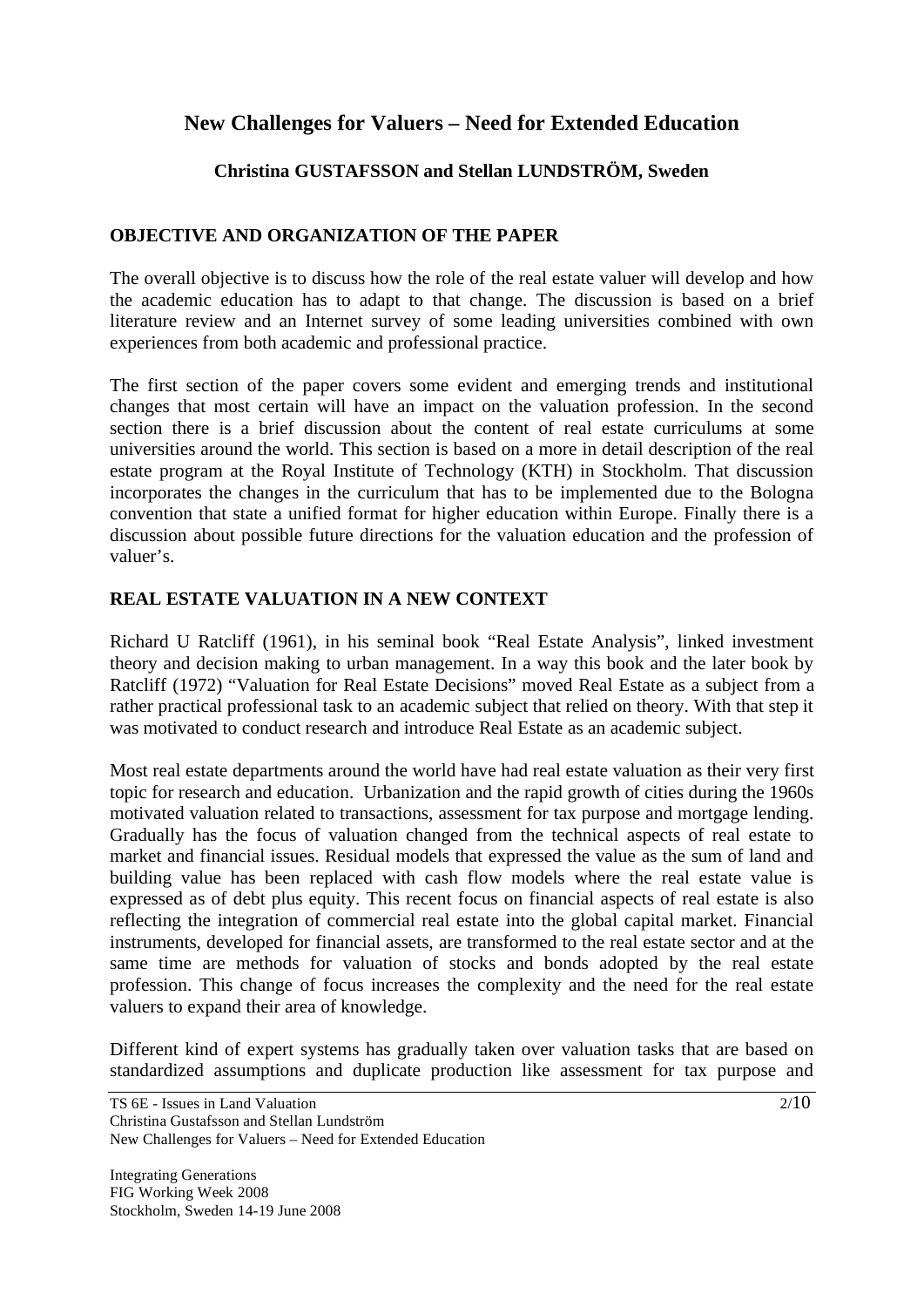mortgage underwriting of detached houses. Gradually has also automated systems been introduced for market analysis. Geographical information Systems (GIS) is a new and powerful tool for the valuer to collect and structure market information. GIS systems create a new area for real estate consulting and at the same time an increased need for competence in subjects like economic geography and urban economics.

The globalization of the real estate market immediately raises the question about standardization. To make cross boarder investments and to work in an international arena the real estate profession need common definitions and a transparent institutional framework. Concepts like market value, rent, yield and net operating income are at a first glance pretty straightforward. However, a closer look gives a lot of questions about the real meaning of the concepts, and most important, how comparisons could be made cross boarder. When the valuation profession becomes international there is a need to speak the same "real estate language". International Valuation Standards Committee (IVSC) is the world leading standardization organization for valuers.<sup>1</sup> The need for standardization is also evident when the Investment Property Databank (IPD) compares return and NOI figures cross boarder.

Professions related to valuation, such as accounting and mortgage underwriting, undergoes the same standardization process as the valuation profession. A new accounting practice expressed in International Financial Reporting Standard (IFRS) introduces "Fair value" as a capital value for the financial reporting. Fair value is in the most cases regarded as an equivalent to market value. The objective is to achieve transparency. The controversial part of the IFRS rules is that the changes in market value should have a direct impact on the income statement. This will, especially in thin markets and the case of falling market prices, give a lot of discussions about valuation accuracy and the role of the valuer.

Real estate investors could 20 years ago buy real estate based on a single valuation report. The decision support in a transaction process of today is much more sophisticated and relies on a comprehensive due diligence process together with in depth analysis of the rental market and competing supply. The investment strategy could be more based on the growth opportunities of the economic base than qualities of the subject real estate. It follows that the formal value report is a part of an information package with a content that is built on a multidisciplinary approach.

One of the driving forces is the investor need for more timely and accurate information. Real estate should be compared with stocks and bonds that are traded in real time. The regular valuations and performance reports that are once a year are now in many cases followed up with quarterly and monthly reports. The direction for the demand of valuation is clear – investors want to have timely information.

The Swedish real estate index was introduced 1997. The introduction was mainly motivated with the need to increase transparency and attract investors. The introduction was just a couple of years after the real estate and bank crises in the beginning of the 1990s. With

 $\overline{a}$ 

<sup>1</sup> http://www.ivsc.org/standards

TS 6E - Issues in Land Valuation Christina Gustafsson and Stellan Lundström New Challenges for Valuers – Need for Extended Education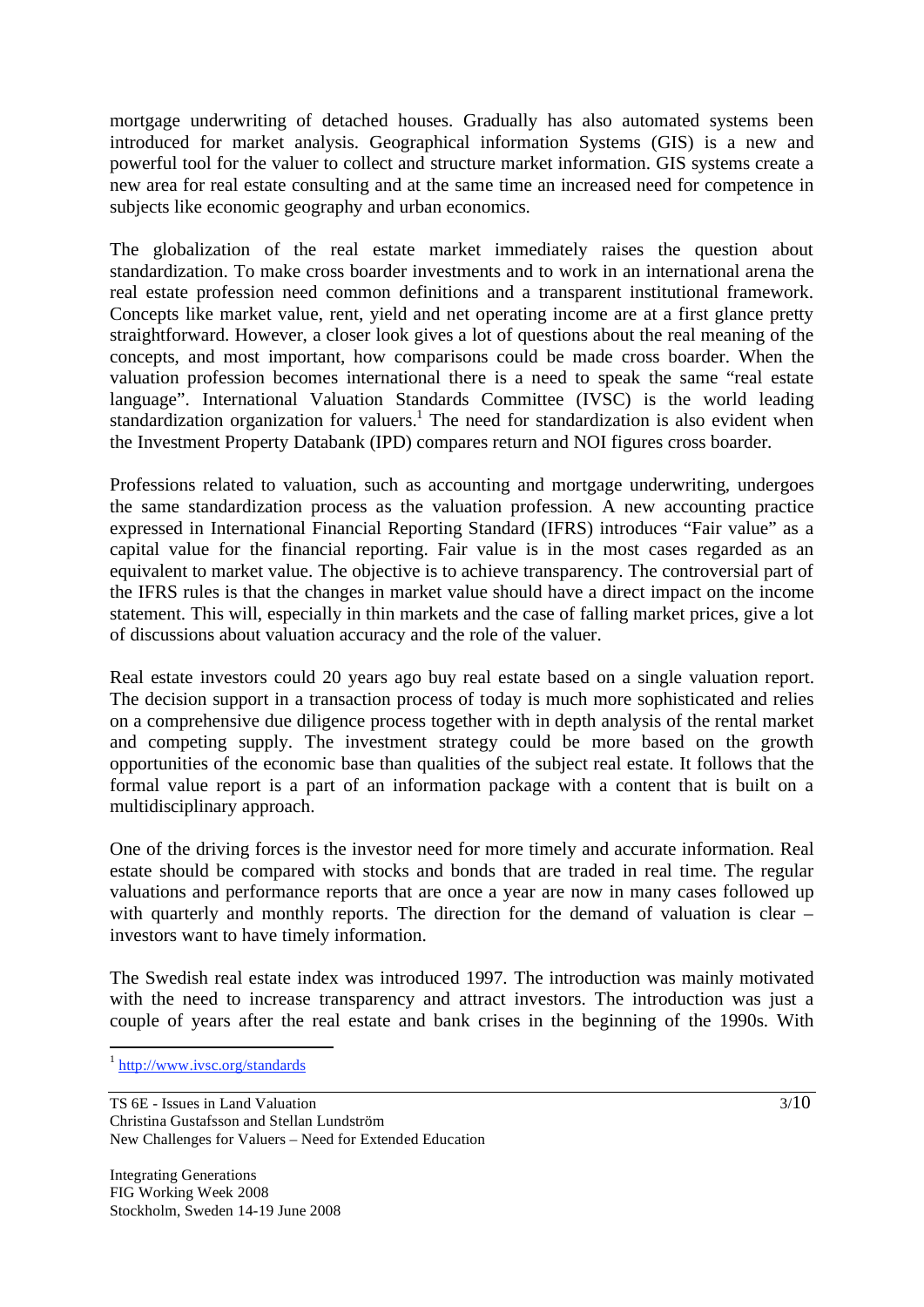reference to the crises was there a huge discussion about valuation and how valuations should be conducted in a real estate market that was expected to be thin. The main result of that discussion was twofold. First it was decided that all valuations for index purpose should align to certain Valuation guidelines<sup>2</sup>. Second should all assumptions made by the valuer be collected and reported to a database. The aim was to create consistency in assumptions and give feed back to the valuers based on aggregate numbers.<sup>3</sup> A system like that with a kind of full transparency give several obvious results: The valuer can no longer "hide behind the market value" and there is an interesting discussion about parameters and the use of discounted cash flow methods for market valuation.

Results from the Swedish real estate index indicate that valuers in their DCF assumptions tend to reduce the differences in real estate specific levels for Net Operating Income. The "normalization" of NOI tends to reduce the spread in valuations. The recent discussion about "green building" and "green real estate management" will put a pressure on valuers to make explicit consideration of energy efficiency and resulting actual spread in NOI. This effect will be most evident in cases with gross leases.

There is a clear tendency that real estate transactions are becoming increasingly complex and harder to interpret. Real estate transactions are in many cases part of financial arrangements where tax consideration plays an important role. Few actors' will than have the full information about the price paid for the subject real estate. The case of hidden information is even more evident when larger real estate portfolios are transacted with the explicit goal to minimize tax payments.

Vague information from the real estate market put more emphasis on the rental market and formulation of the lease contracts. To simulate the real estate market the valuer need to interpret the individual lease contracts and understand the impact of lease clauses, covenants and imbedded options. To fully evaluate the value of the lease contract it is necessary to understand the tenants business, the growth opportunities, and at the other side, the risk for foreclosure.

## **VALUATION AS PART OF THE REAL ESTATE CURRICULUM**

Galuppo - Worzala (2004) describe the development process for a masters degree program in real estate at the university of San Diego. Evident is that within US there are two traditions for real estate programs. One is the multidisciplinary approach advocated by Grasskamp (1977) in Wisconsin and the other is a financial approach adopted by most universities.

The UK approach to real estate (property) is related to the surveying profession. UK education in the field of real estate therefore has a tradition based on a multidisciplinary approach, while continental Europe have seen valuation as a part of programs with a high degree of technical content like civil engineering and architecture.

 $\overline{a}$ 

 $2$  www.fastighetsindex.se

 $\frac{3}{3}$  The case of consistency in valuations is discussed by Lundström – Gustafsson (2007).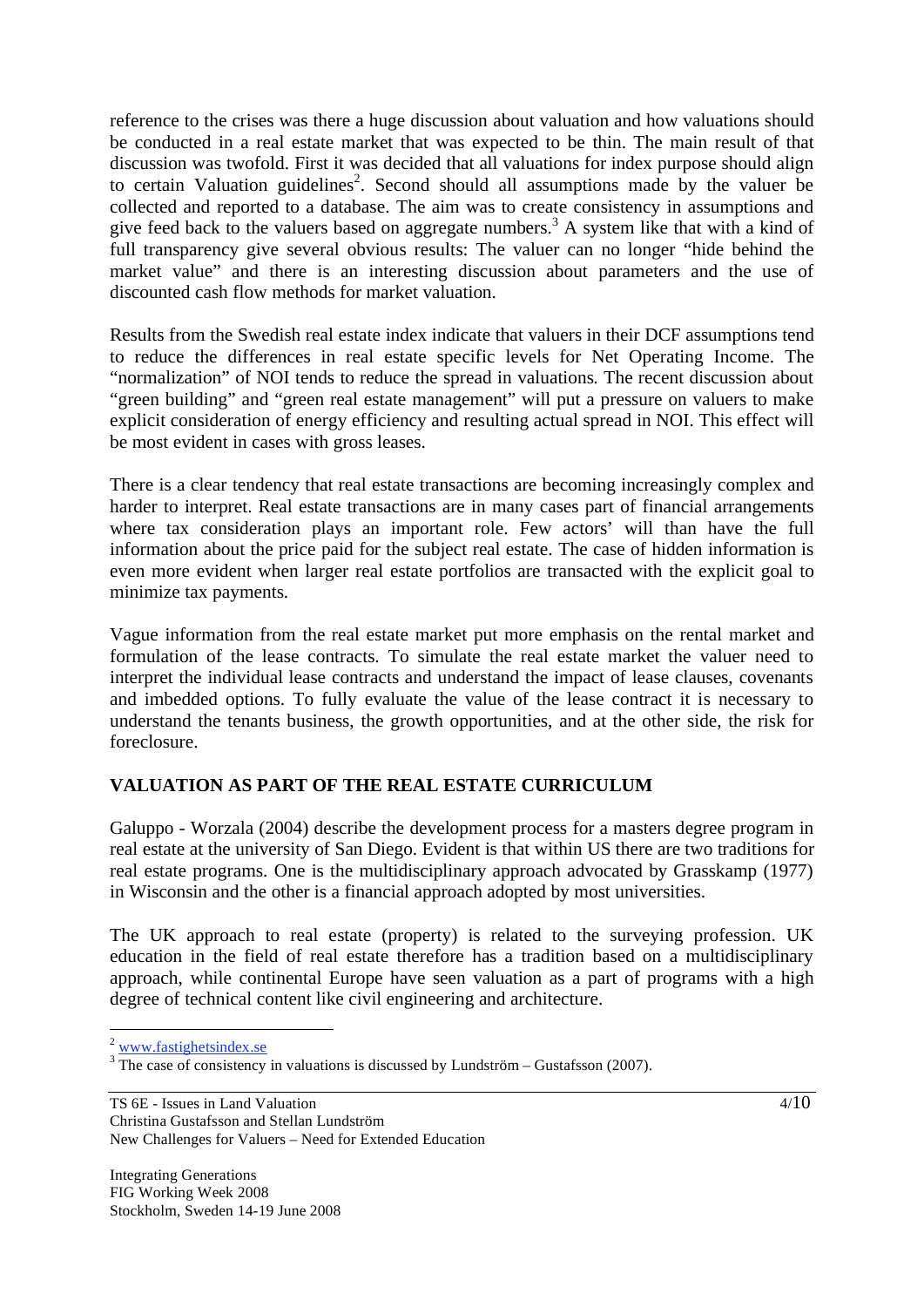Galuppo – Worzala (ibid) made a survey based on experience of real estate alumni. The result was a ranking of real estate courses and at the top was the "finance track" with courses like investment analysis, real estate finance and lending, real estate markets and valuation as number five from the top.

Baxter (2007) found that valuation often today is part of a broader real estate curriculum. As real estate are competing about students and funding will it be increasingly important that the teaching quality is at the top. The real estate staff has to adapt to the pedagogy developments within the university.

## **THE KTH VALUATION PROGRAM**

Valuation research and education at the Royal Institute of Technology (KTH) was from the very beginning a part of the Surveying program. A professorship in Real Estate Economics was established in 1965. The field of application was at that time agricultural and forest. Real Estate was also regarded as a part of a land formation program. During the 1970s the whole curriculum changed to urban issues and the whole change was mostly demand driven. Over time has real estate economics been growing as a teaching subject. After merging the programs for surveying and civil engineering real estate economics is the biggest program within the school of Architecture & Built Environment in the number of master students. The department of Real Estate & Construction Management currently host six different real estate programs:

Land management  $-$  A two year master program devoted to countries from former Soviet Union, the Balkan states and East Africa (60 students are admitted every year, teaching in English)

Real Estate Management  $- A$  two-year open master program for students from the whole world. The program is given since 1997.  $(30 - 40$  students, teaching in English)

Building and Real Estate Economics  $- A$  major (and a master profile) in the five year  $(3 + 2)$  program Architecture & Built Environment.  $(30 - 40)$  students, coordinated to 90 % with Real Estate Management, teaching in English).

Land and Real Estate Law - A major (and a master profile) in the five year  $(3 + 2)$ program Architecture & Built Environment. (20 – 30 students, teaching in Swedish)

Real Estate  $&$  Finance – A bachelor program with emphasis on Banking (three years, teaching in Swedish).

Real Estate Economics - A sequence of courses designed for the real estate industry.

Here will we take a closer look at the Building and Real Estate Economics (BRRE) program that has been developed during 40 years to be a top class education of general Real Estate Economists and particularly real estate valuers. However, the real estate program has always been developed under a set of restrictions;

It is part of a program at the Royal institute of Technology, which the initial two years of studies give strong emphasis on mathematics and natural science.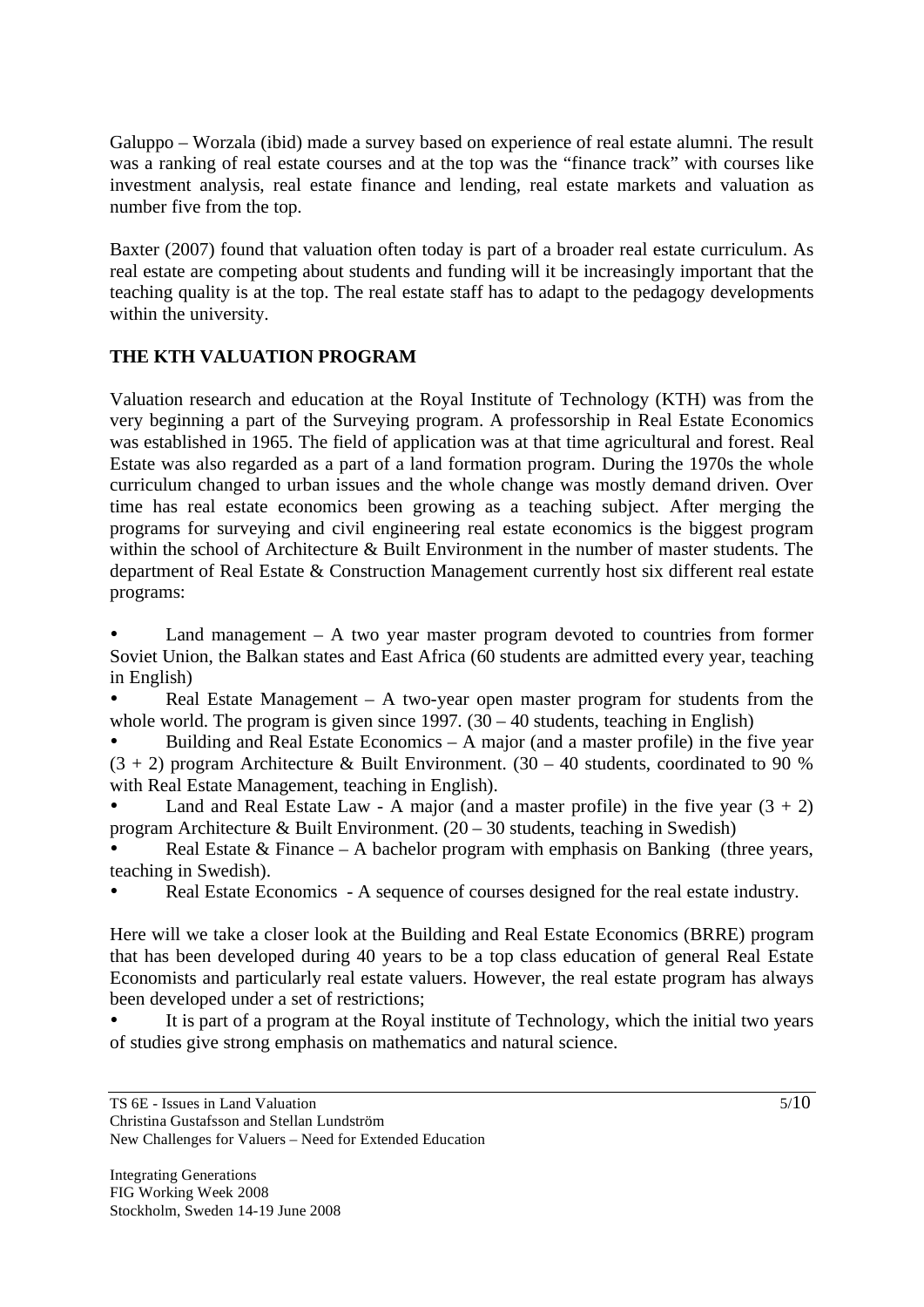It is one of nine specializations within the school of Architecture  $\&$  Built Environment (ABE). These nine programs have, due to economic reasons, to coordinate courses and at the same time they are all competing about a given number of students that are admitted to the school.

In the first three years – to the bachelor level at 180 ECTS –the distribution of credits among subjects for the BRRE program is as follows:

| Mathematics, physics, IT          | 57 ECTS |    |
|-----------------------------------|---------|----|
| Building science                  |         | 28 |
| Economic science                  |         | 45 |
| The planning and building process |         | 15 |
| Law                               |         | 21 |
| Natural resources                 |         |    |
| <b>GIS</b>                        |         |    |

Economic science contain macro- and microeconomics, economic geography, accounting, taxation, investment analysis, real estate management, Real estate principles and quantitative methods with real estate applications, In the final two years – the master level – the students have to take 12 courses, all 7,5 Credits, and added to that a master thesis (30 credits). A course sequence that aims to give a cutting edge competence in valuation is presented below.

A general course about research methods Business research methods

"The urban management track" Urban and regional economics Market analysis Business cycles in construction and real estate market Real estate development

"The finance track" Financial economics Investment analysis of financial assets Institutional and household portfolio management Real estate financing and risk management of financial institutions Contract theory

A Research oriented elective course Advanced issues in real estate An applied valuation course Real estate valuation

The number of independent Swedish valuers has been rather stable over time. The Swedish association for real estate economics authorizes slightly more than 100 valuers. Most of these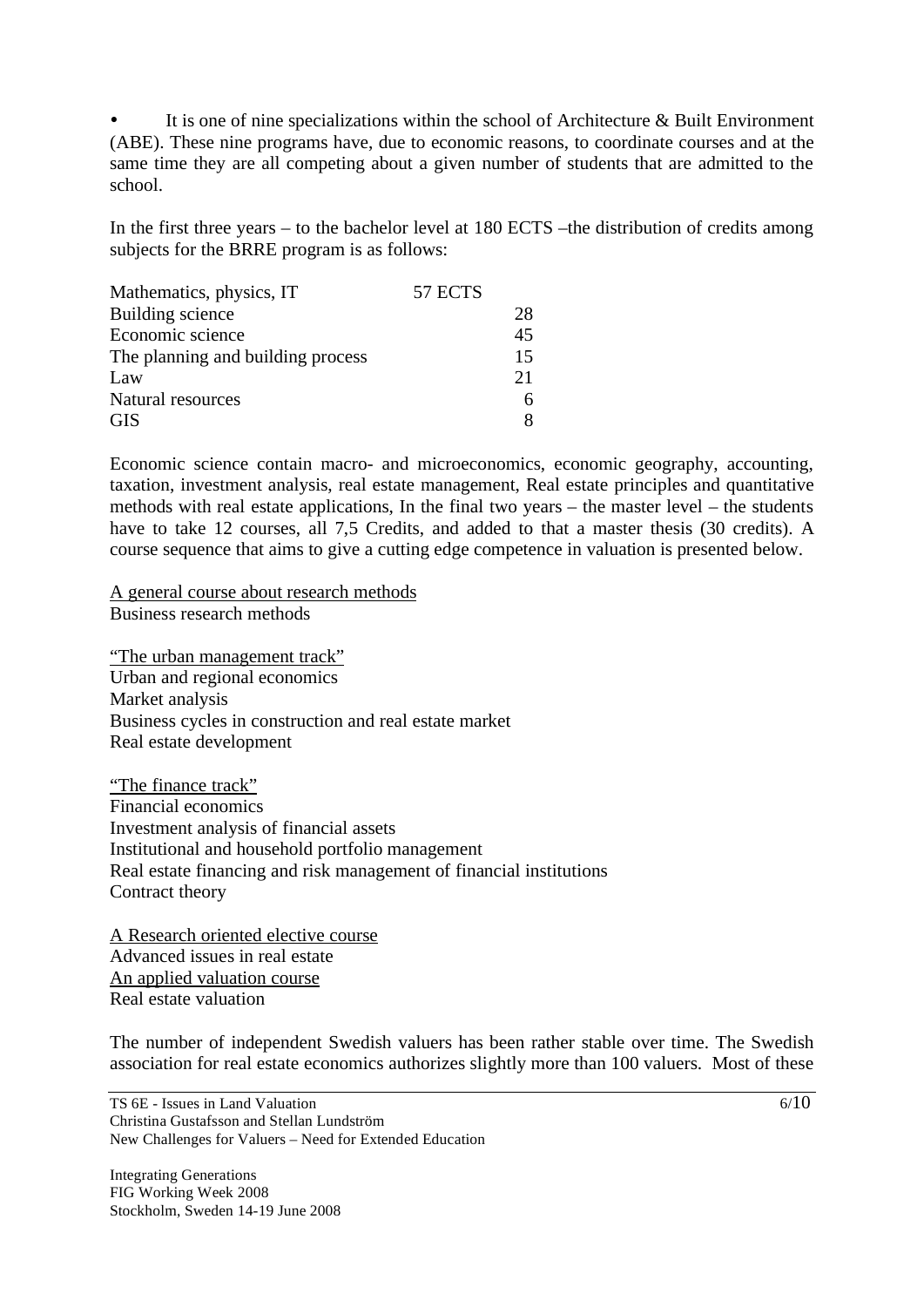valuers have there education at KTH. The number of people that are conducting interior real estate analysis is many times higher. Pension funds, mortgage banks etc have in-house staff that conduct valuation and analysis close to valuation assignments.

## **THE KTH PROGRAM IN RELATION TO OTHER PROGRAMS**

Here is the real estate program at KTH compared with three Universities; Reading in the UK, Wisconsin in the US and University of Western Sydney (UWS) in Australia. Reading is regarded as on of the leading UK universities and Wisconsin is "the Graaskamp University" with a long tradition of real estate education. UWS has a strong real estate faculty.

#### **The Reading real estate and planning program 4**

The Reading program is offered at a department Real estate & planning. Reading has a bachelor program in Investment and finance in real estate and added to that a master program with different majors. One of them in appraisal of real estate. A broad comparison over five years of studies it is striking how similar the course topics are. However there is one major difference and some minor in comparison with KTH.

1) The major difference is the strong KTH focus on mathematics the first year of studies. Reading has no formal course in mathematics at all.

2) Reading has a planning tradition that has an impact on several courses. The KTH culture is building science.

3) The first two KTH years are broader. Or put it the other way; Reading are already at the start of the bachelor program focusing on real estate.

#### **The Wisconsin real estate and urban economics program 5**

The Wisconsin program is offered at a department "Real Estate and Urban Land Economics". At a first glance is the program more focused on real estate than urban economics. The topics of the presented courses are similar to both KTH and Reading.

1) The major difference is the strong KTH focus on mathematics the first year of studies. Wisconsin has no formal course in mathematics.

2) Wisconsin offers a series of electives related to design and architecture which is in line with the well known multidisciplinary approach advocated by Graaskamp.

TS 6E - Issues in Land Valuation Christina Gustafsson and Stellan Lundström New Challenges for Valuers – Need for Extended Education

 $\overline{a}$ <sup>4</sup> http://www.reading.ac.uk/Study/ug/InvestmentandFinanceinPropertyBSc.asp 5 http://www.bus.wisc.edu/undergrad/majors/realestate.asp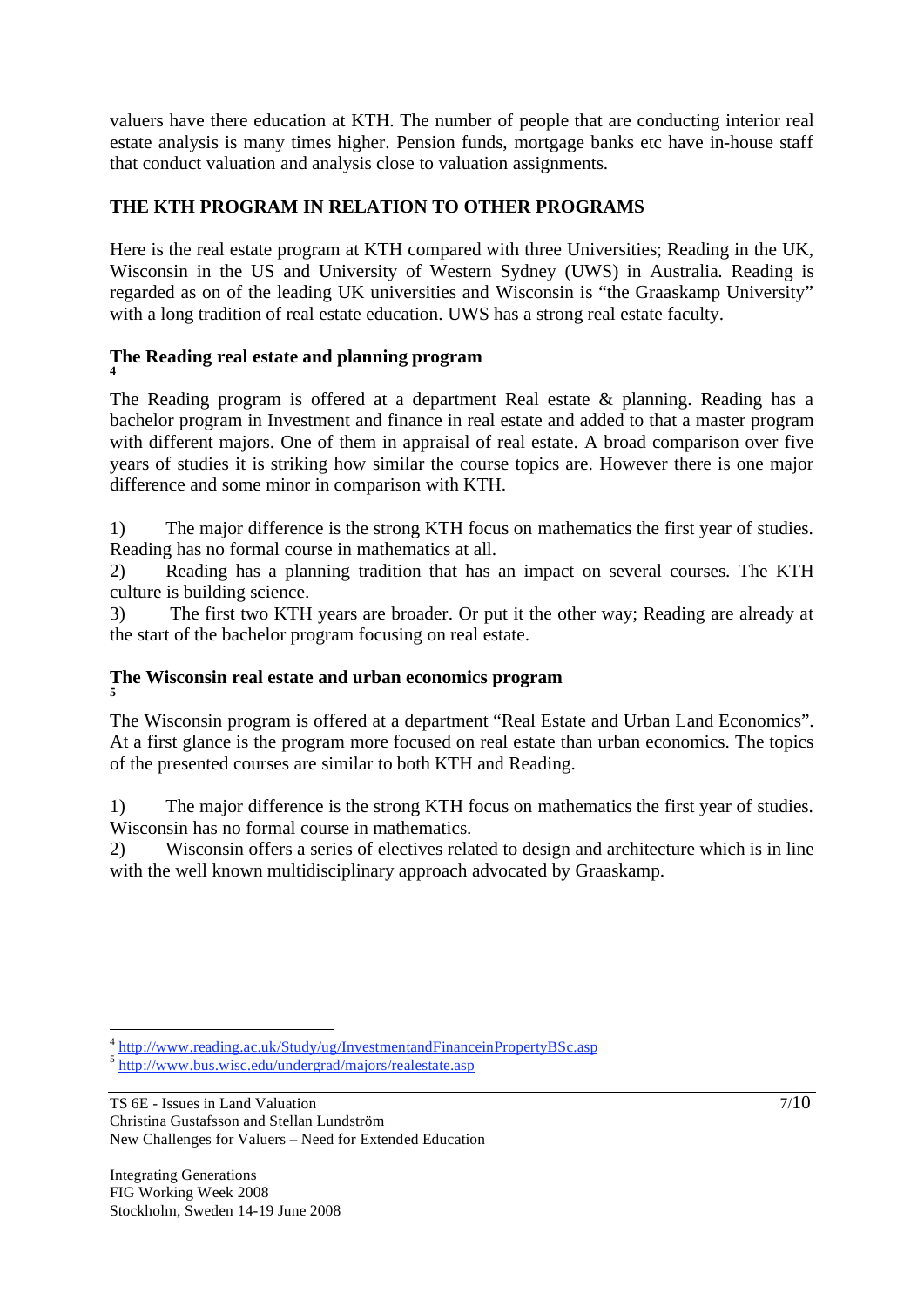#### **The University of Western Sydney property and urban and regional development program 6**

The University of Westerns Sydney (UWS) offers a bachelor in Property and Urban and Regional Development. That bachelor is offered within department of Business. Added to that is a master offered in Property investment and development.

1) The major difference is the strong KTH. The UWS property program offers no formal course in mathematics.

2) There is a strong emphasis within the program on economics and finance.

Comparing the real estate tracks at KTH and three other universities give some clear conclusions:

1) The core of real estate is about the same around the world. Emphasis is on topics like investment, finance, valuation, property management and development.

2) The local culture and the kind of department that offers the program have a distinct impact on the course content; Urban land, business, planning, building science etc.

3) The KTH real estate program deviates from most of the other programs with the strong emphasis on mathematics and building science.

It is obvious that the real estate profession has an international academic back up. Organizations like the International Real Estate Society (IRES) with its local affiliations, the American Real Estate and Urban Economics Association (AREUEA) and professional organizations like the Investment Property Databank (IPD) has an tremendous impact on the real estate agenda around the world.

## **CONCLUSIONS ABOUT THE FUTURE DIRECTION FOR VALUATION EDUCATION AND PROFESSION**

In the long run is it evident that the valuation profession needs a strong academic back up. All higher education in the field of valuation should be backed by a combination of advances in theory and systematic empirical research. With a back up from research it will be motivated to give courses in valuation at the master level and write doctoral thesis in the subject area.

The conclusion about the importance of research is valid for all real estate subjects. Resources for research are critical for both universities and the real estate profession, especially when university programs compete on an international arena.

Valuation will prevail as a distinct profession as long as the profession in key areas is regarded to have a higher competence than competing consultants. Knowledge areas that in most cases differentiate valuers from financial and accounting consultants are urban economics, market analysis, real estate management and building technique. The key

 $\overline{a}$ <sup>6</sup> http://future.uws.edu.au/ug/business/economics,

http://future.uws.edu.au/postgraduate\_study/business/prop\_investment\_dev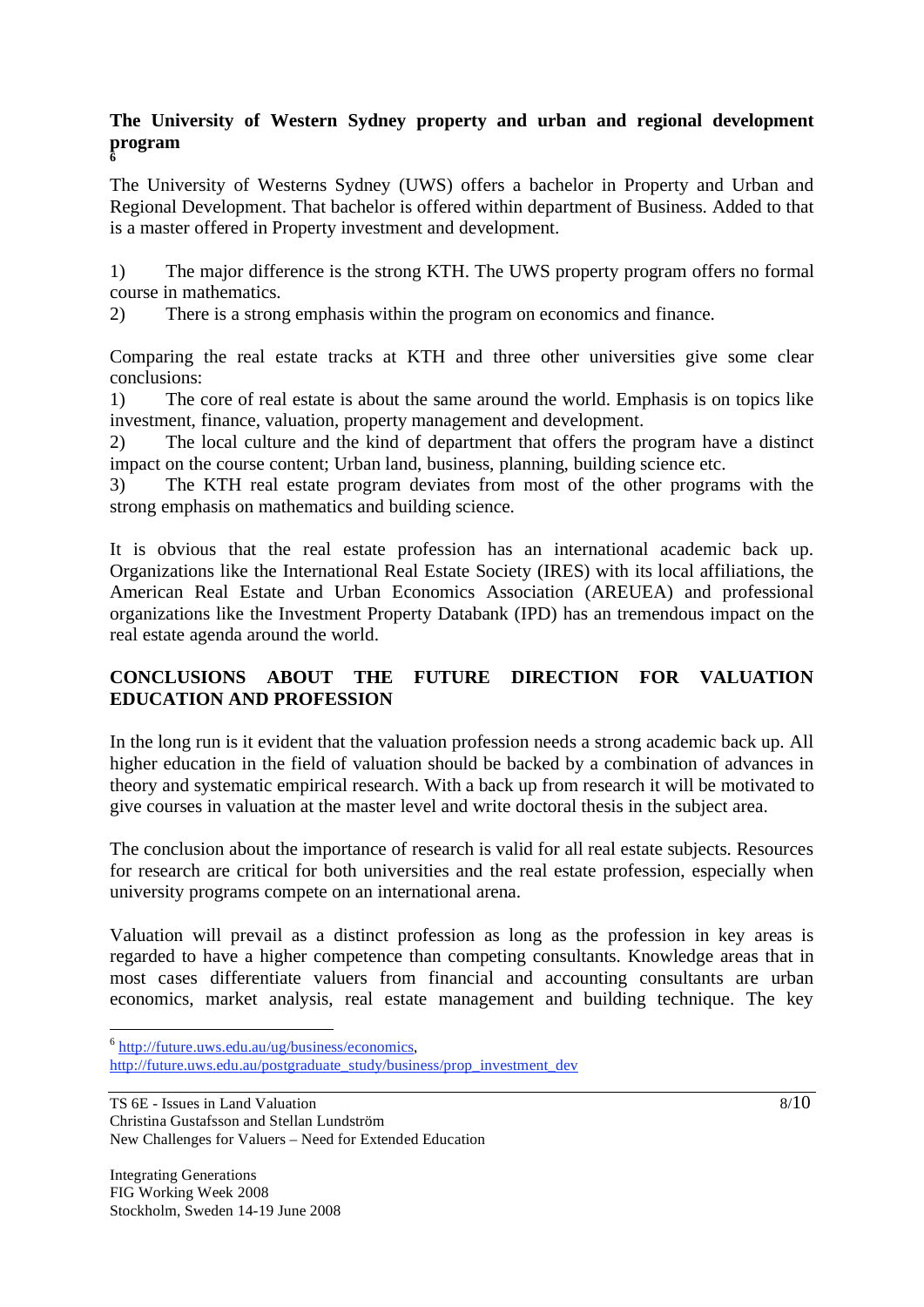competence should give as a result value estimates that are differentiated and reflecting individual qualities of the properties. The need to identify the sustainable net operating income of individual properties is a result of the focus on concepts like green building and green properties. The recent emphasis of technical and environmental issues indicates that the education of valuers is not only a case about finance.

Another future key competence for the valuer is the perspective on real estate as a set of contracts. Real estate regarded as an economic good within an institutional framework give a deeper understanding of real estate as an asset class and especially an understanding of different risk characteristics. Their will for a long time be major differences between legal systems in different countries.

Expert systems and automated valuation systems are here to stay and they will gradually take over all kind of mass valuation. More timely information from real estate index – monthly or weekly - has to be based on a process where the valuer more has the role of an independent expert that interprets macro and micro information related to the real estate market and individual properties.

Real estate valuation is a core course at all real estate related departments. The technical content of the courses are also almost the same regarding theories and methods for valuation. What differs is the broader context of the valuation course. It can, as discussed above, be related to mathematics and building science (KTH), Planning (Reading), Urban Land Economics (Wisconsin) or business and finance (Western Sydney).

Real estate valuation is built on information at different aggregate levels, from specific technical details of the building to macroeconomic trends. The differences in department culture are to some extent a guarantee for a continuous development of valuation as an academic subject.